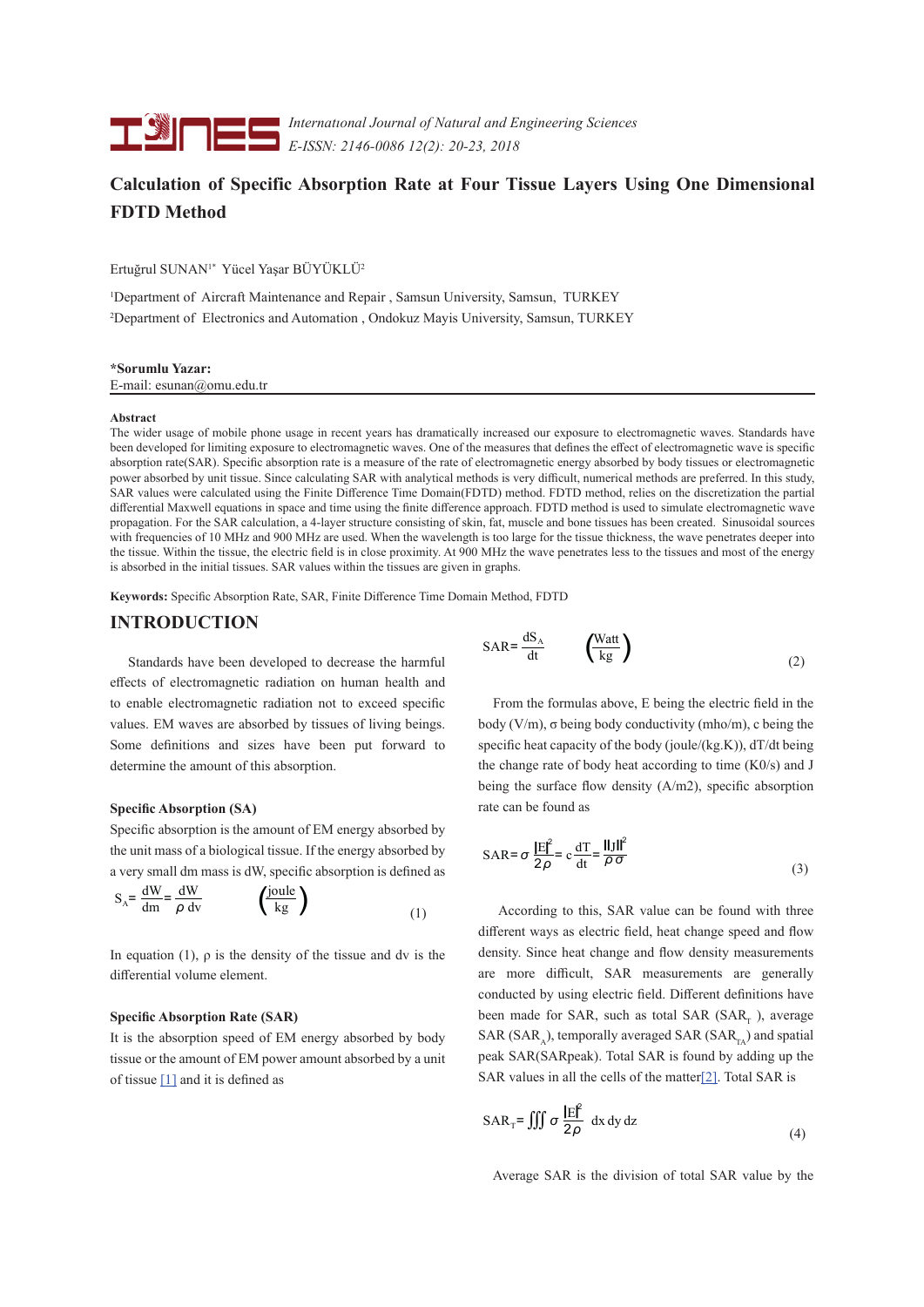number of cells in the matter. Temporally averaged SAR is the division of SAR values in all time steps by the number of repetitions.

# **MATERIALS AND METHODS**

In this study, SAR values were calculated using the Finite Difference Time Domain(FDTD) method. FDTD method, relies on the discretization the partial differential Maxwell equations in space and time using the finite difference approach. For the SAR calculation, a 4-layer structure consisting of skin, fat, muscle and bone tissues has been created. Sinusoidal sources with frequencies of 10 MHz and 900 MHz are used[3]. Tissue thickness was taken as skin: 0.3 cm, fat: 3.0 cm, muscle: 2.0 cm and bone: 3.0 cm. Table-1 gives parameters of skin, fat, muscle and bone tissues for 10MHz.

**Table 1.** Skin, fat, muscle and bone tissue parameters at 10 MHz

| <b>Tissue</b> | <b>Thickness</b>  |        | Dielectric   Conductivity | <b>Density</b> |
|---------------|-------------------|--------|---------------------------|----------------|
|               | (c <sub>m</sub> ) |        |                           |                |
| Skin          | 0.3               | 361.66 | 0.19732                   | 1050           |
| Fat           | 3.0               | 13.767 | 0.029152                  | 918            |
| Muscle        | 2.0               | 170.73 | 0.61683                   | 1050           |
| Bone          | 3.0               | 36.772 | 0.042822                  | 1920           |



**Figure 1.** Simulation results for 10 MHz



**Figure 1.** Simulation results for 10 MHz (Continue)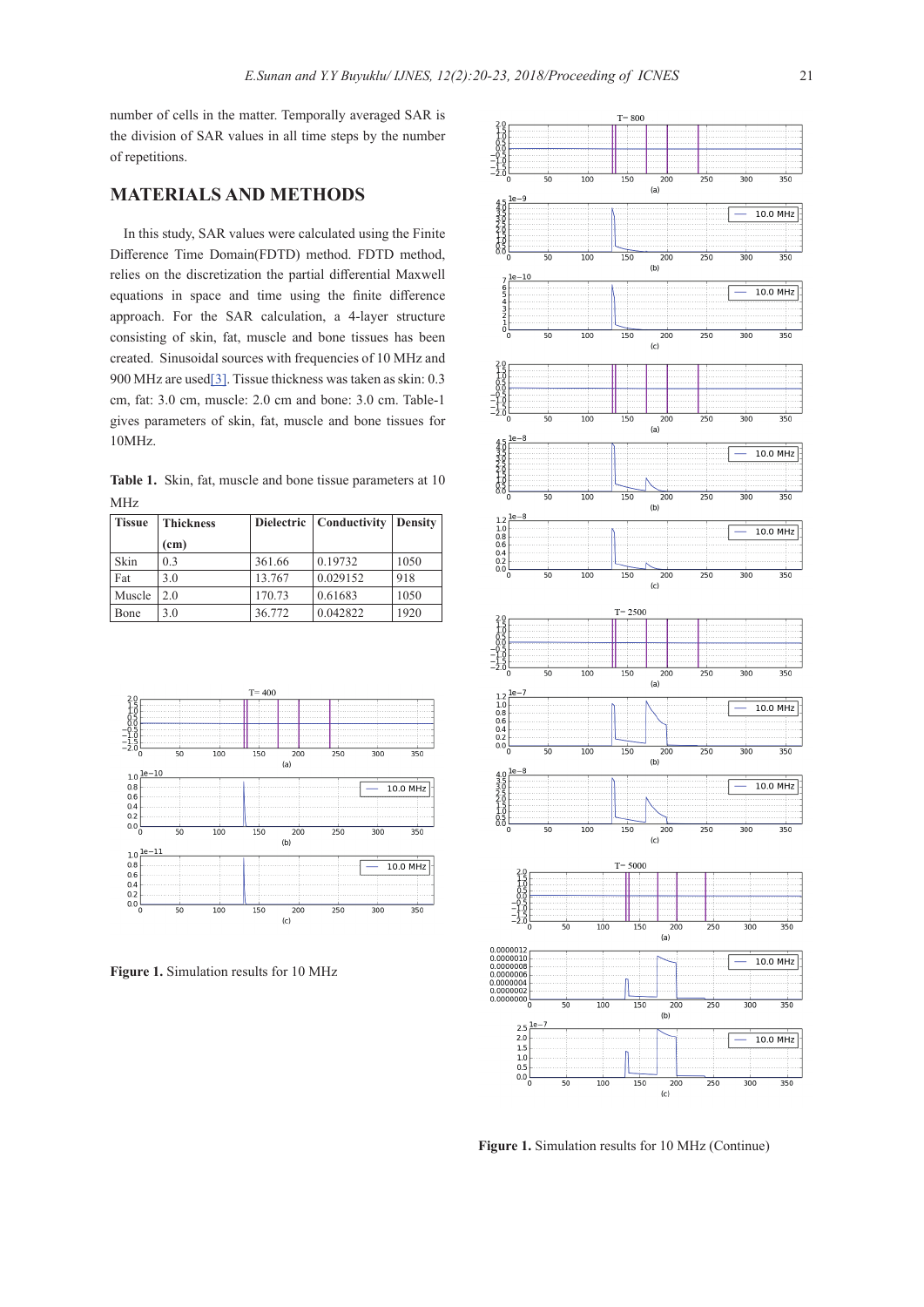

**Figure 1.** Simulation results for 10 MHz (Continue) Table-2 gives parameters of skin, fat, muscle and bone tissues for 900MHz.

**Table 2.** Skin, fat, muscle and bone tissue parameters at 900 MHz

| <b>Tissue</b> | <b>Thickness</b>  | <b>Dielectric</b> | Conductivity | <b>Density</b> |
|---------------|-------------------|-------------------|--------------|----------------|
|               | (c <sub>m</sub> ) |                   |              |                |
| Skin          | 0.3               | 41.405            | 0.86674      | 1050           |
| Fat           | 3.0               | 5.462             | 0.051043     | 918            |
| Muscle        | 2.0               | 55.032            | 0.94294      | 1050           |
| Bone          | 3.0               | 12.454            | 0.14331      | 1920           |

Fig. 2 shows the SAR values calculated for 900 MHz for different iterations.





**Figure 2.** Simulation results for 900 MHz **Figure 2.** Simulation results for 900 MHz (Continue)

# **RESULTS AND DISCUSSION**

When the graphs are examined, at 10 MHz, sharp rises and falls have been observed between SAR values of the tissues. When the wave length is much higher when compared with tissue thickness, the wave penetrates deeper in the tissue and the electric field in the tissue gets values almost close. For this reason, SAR values depend on conductivity and tissue density. The densities of tissues used in simulation are close to each other except for bones. For this reason, conductivity comes to the forefront in the determination of SAR values. Conductivity is in the form of muscle, skin, bone and fat